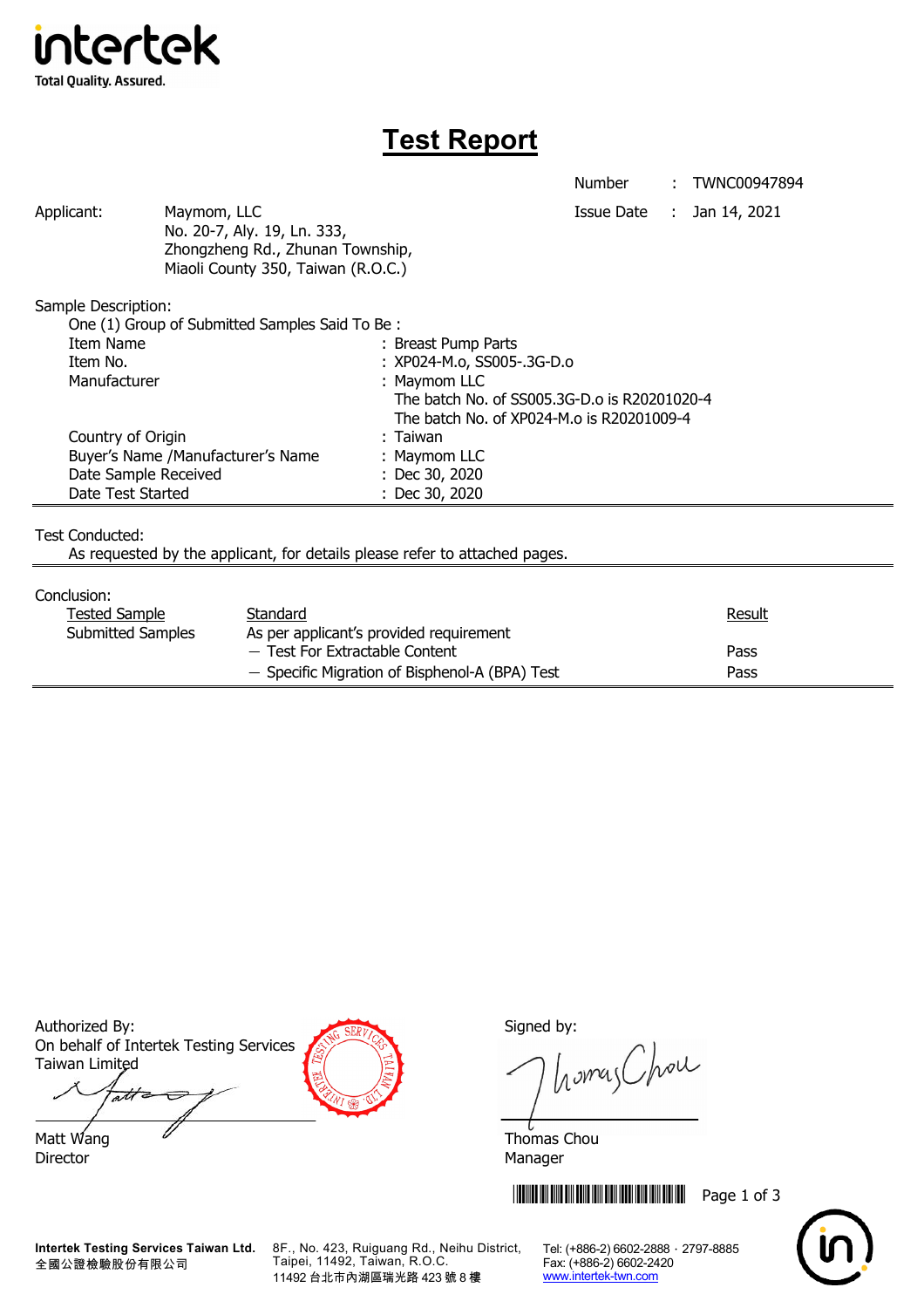

Test Conducted :

## **1. Test For Extractable Content**

With reference to the U.S. 21 CFR Food and Drug Administration part 177.2600 - rubber articles intended for repeated use, section (e) and (f).

Test Sample : (1/2)

| Test Item                         | Result $(mq/in^2)$ | Limit#1 (mq/in <sup>2</sup> ) |
|-----------------------------------|--------------------|-------------------------------|
| l Water Extractable Content       |                    |                               |
| First 7 Hours Extraction          | 0.1                | 20                            |
| $-$ Succeeding 2 Hours Extraction | < 0.1              |                               |
| l N-Hexane Extractable Content    |                    |                               |
| First 7 Hours Extraction          | 9.7                | 175                           |
| $-$ Succeeding 2 Hours Extraction | 1.8                | 4                             |

Remarks :  $\lt$  = Less than

 $#1$  = As per applicant's provided requirement

## **2. Specific Migration of Bisphenol-A (BPA) Test**

With reference to commission regulation (EU) No. 10/2011 and its amendments, the migration test was conducted once.

- I. Test Condition: 60℃ for 12 hours
- II. Test Result

| Food Simulant     | Result (mg/kg food)<br>(1/2)(#2) | Limit#1 (mg/kg food) |
|-------------------|----------------------------------|----------------------|
| 50% (v/v) Ethanol | ND.                              | 0.05                 |

Remarks: Detection limit = 0.05 mg/kg-food

 $#1$  = As per applicant's provided requirement

#2  $=$  The result was expressed in mg/kg applying a surface to volume ratio of 6 dm<sup>2</sup> per kg, which was quoted for samples that are sheet, film or other material or articles which cannot be filled or for which it is impracticable to estimate the relationship between the surface area of such material or article and the quantity of food in contact therewith. Solvents & test condition were selected based on applicant's request.

Tested Components : (1) Orange plastic lid (A) (2) Orange plastic (B)

**Intertek Testing Services Taiwan Ltd.** 全國公證檢驗股份有限公司

8F., No. 423, Ruiguang Rd., Neihu District, Taipei, 11492, Taiwan, R.O.C. 11492 台北市內湖區瑞光路 423 號 8 樓

Tel: (+886-2) 6602-2888 · 2797-8885 Fax: (+886-2) 6602-2420 www.intertek-twn.com

**THEFT THEFT THEFT THEFT THEFT THEFT THEFT THEFT THEFT THEFT THEFT THEFT THEFT THEFT THEFT THEFT THEFT THEFT TH**